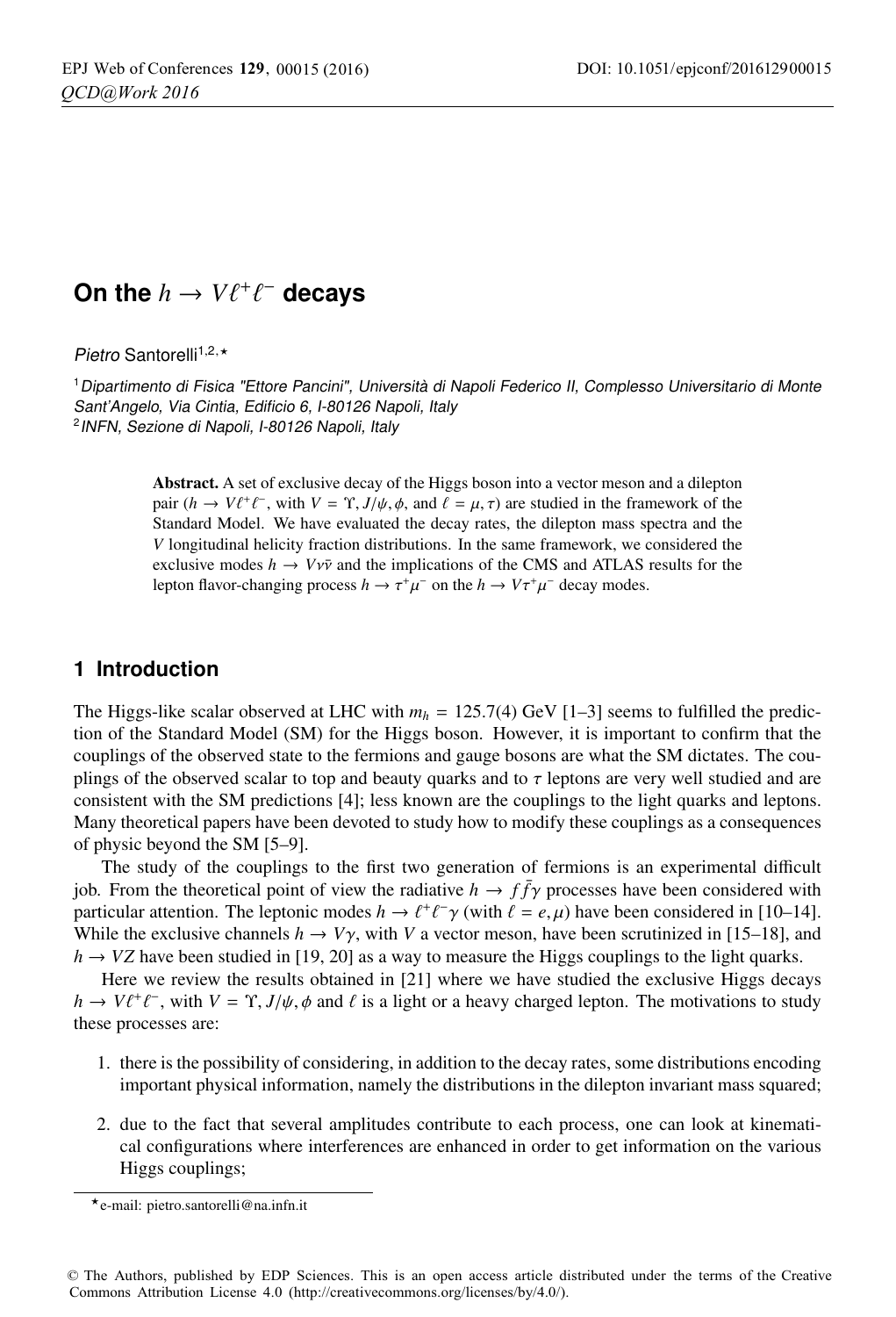

**Figure 1.** Diagrams contributing to  $h \to V\ell^+\ell^-$  decays. In (a) and (b) the diagrams with  $\gamma$  and *Z* emitted by  $\bar{a}$  and  $\bar{\ell}$  are considered. In (c) the contributions of the  $h \to ZZ$  and the effective  $h \to \gamma \gamma$ ,  $h$  $\bar{q}$  and  $\bar{l}$  are considered. In (c) the contributions of the  $h \to ZZ$  and the effective  $h \to \gamma \gamma$ ,  $h \to \gamma Z$  vertices are considered. -considered.

- 3. they have a clear experimental signature, although the rates are small;
- 4. deviations from the Standard Model can also be probed through the search of lepton flavor violating signals.

In the next section we will discuss the diagrams contributing to the  $h \to V \ell^+ \ell^-$  processes, the plus and the hadronic quantities necessary to evaluate them In section 3 we show the calculation couplings and the hadronic quantities necessary to evaluate them. In section 3 we show the calculation of the amplitudes, while, in section 4, the numerical results on the branching ratios, decay distributions and the fraction of polarized decay distribution are presented and discussed. Finally, we will give our conclusions.

#### **2 The Relevant Diagrams**

The amplitudes contributing to the  $h \to V \ell^+ \ell^-$  decays contain vertices in which the Higgs couples to quarks to lentons and to the gauge bosons Z and  $\gamma$ . In SM such couplings are  $a_{\gamma+1} = im \ell \ln$  for to quarks, to leptons and to the gauge bosons *Z* and *γ*. In SM such couplings are  $g_{hf\bar{f}} = i m_f/v$  for forming and  $g_{hf\bar{f}} = i m_f/v$  for forming and  $g_{hf\bar{f}} = i m_f/v$  for forming and  $g_{hf\bar{f}} = i m_f/v$  for forming and  $g_{hf\bar{f}}$ fermions<sup>1</sup> and  $g_{hZZ} = i 2m_Z^2/v$  for  $Z(v = 2m_W/g = (\sqrt{2}G_F)^{-1/2} = 246$  GeV is the Higgs field vacuum<br>expectation value). Fig. 1 displays the three kinds of diagrams that must be taken into account expectation value). Fig. 1 displays the three kinds of diagrams that must be taken into account.

In the diagrams of Fig. 1 (a) we have the Higgs coupled to the quark-antiquark pair. The neutral gauge boson, γ or *<sup>Z</sup>*, is emitted from the quark or the antiquark line before they hadronize in the vector meson *V*. When the dilepton invariant mass squared  $q^2 = (k_1 + k_2)^2$  is low, the quark hadronization in the vector meson *V* can be studied by using the formalism of the QCD hard exclusive processes [22–25]. Here we should consider the matrix element of the non-local quark antiquark operator while the vector meson state can be expressed as an expansion in increasing twists, which involves various vector meson distribution amplitudes. In the case of  $V = \Upsilon$ ,  $J/\psi$ ,  $\phi$ , the leading twist light-cone distribution amplitude (LCDA)  $\phi^V_{\perp}$  is defined from the matrix element of the non-local  $\bar{q}(y)\sigma_{\mu\nu}q(x)$ quark current:

$$
\langle V(p_V, \epsilon_V) | \bar{q}(y) \sigma_{\mu\nu} q(x) | 0 \rangle = -f_V^{\perp} (\epsilon_{V\mu}^* p_{V\nu} - \epsilon_{V\nu}^* p_{V\mu}) \int_0^1 du \, e^{i u p_V \cdot x + i \bar{u} p_V \cdot y} \phi_{\perp}^V(u) \tag{1}
$$

<sup>&</sup>lt;sup>1</sup>For the quarks we use the running masses evaluated at the Higgs mass scale  $\mu \approx m_h = 125 \text{ GeV}$  at NNLO in the  $\overline{\text{MS}}$ scheme.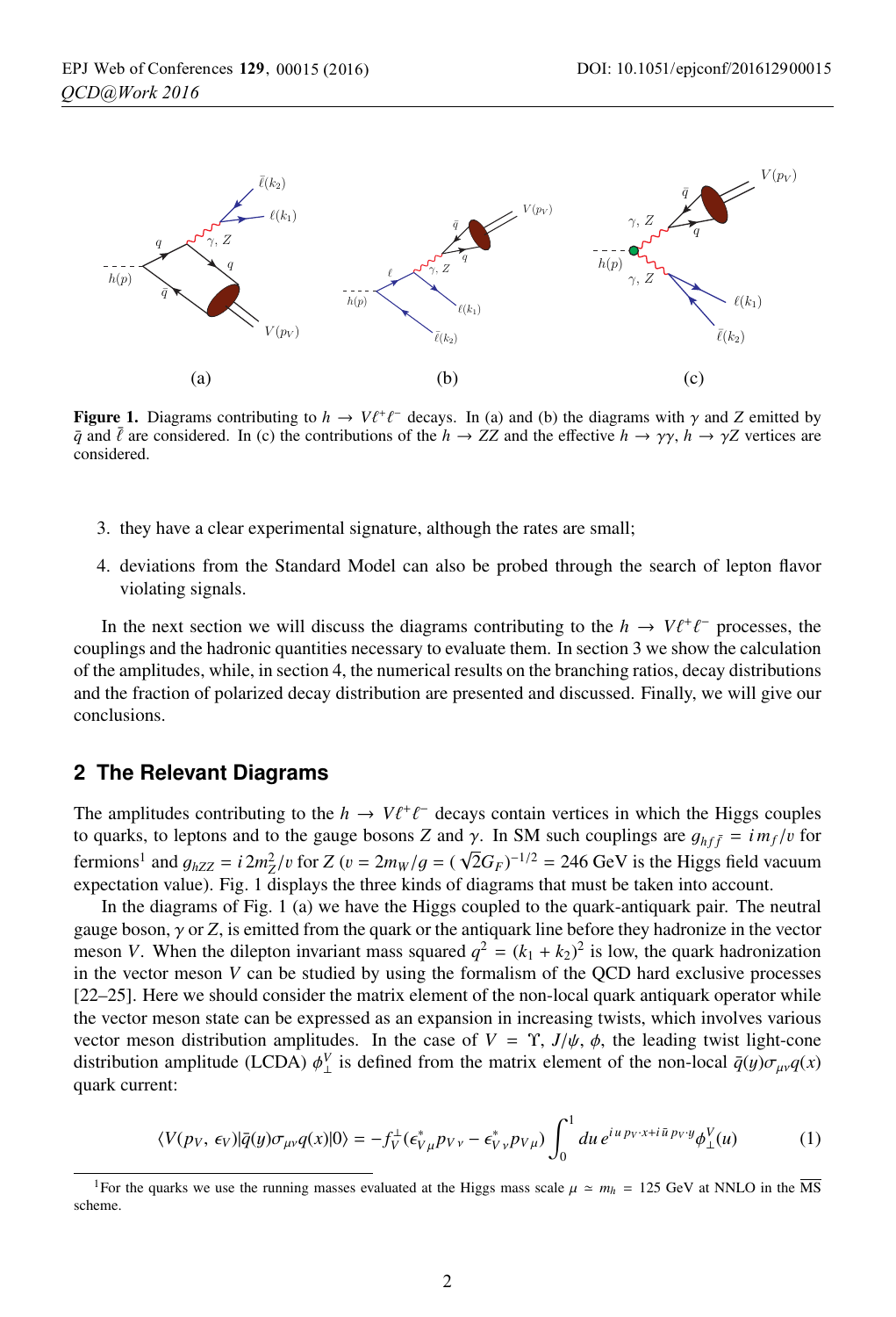$(\bar{u} = 1 - u)$ . *u*  $p_V$  and  $\bar{u} p_V$  represent the meson longitudinal momentum fraction carried by the quark and antiquark.  $\phi_{\perp}^{V}$  is normalized to 1; the hadronic parameter  $f_{V}^{\perp}$  is discussed below. For more details see [21] see [21].

The couplings of the Higgs to leptons are present in the diagrams of Fig. 1 (b), with the  $q\bar{q}$  pair emitted by the photon or *Z*. Such diagrams are important in the case of  $\tau$ . Here the hadronization of the  $q\bar{q}$ pair into the vector meson is represented by the matrix element

$$
\langle V(p_V, \epsilon_V) | \bar{q} \gamma_\mu q | 0 \rangle = -i f_V m_V \epsilon_{V\mu}^* \,, \tag{2}
$$

with  $p_V$  and  $\epsilon_V$  the *V* meson momentum and polarization vector, respectively. The experimental<br>measurement of the decay width of  $V \rightarrow e^+e^-$  allow to measure the constant  $f_V$ . Less accessible is measurement of the decay width of  $V \to e^+e^-$  allow to measure the constant  $f_V$ . Less accessible is the hadronic parameter  $f_V^{\perp}$  in (1) and so results from lattice or QCD sum rule computations must be used. In our analysis we use the range for the ratio  $R_{fv} = f_V^{\perp}/f_V$  quoted in [26], obtained exploiting non-relativistic OCD scaling relations [27, 28] non-relativistic QCD scaling relations [27, 28]:

$$
f_{\phi} = 0.223 \pm 0.0014 \text{ MeV} , \qquad R_{f_{\phi}} = 0.76 \pm 0.04 ,
$$
  
\n
$$
f_{J/\psi} = 0.4033 \pm 0.0051 \text{ MeV} , \qquad R_{f_{J/\psi}} = 0.91 \pm 0.14 ,
$$
  
\n
$$
f_{\Upsilon} = 0.6844 \pm 0.0046 \text{ MeV} , \qquad R_{f_{\Upsilon}} = 1.09 \pm 0.04 .
$$
  
\n(3)

The diagrams of Fig. 1 (c) involve the coupling of the Higgs to a pair of gauge bosons, which in turn are coupled to a lepton pair and to a *qq*¯ pair that hadronizes into *V*. The elementary *hZZ* coupling can be obtained from the SM Lagrangian. The effective *<sup>h</sup>*γγ and *hZ*γ vertices can be written as

$$
A(H \to G_1 G_2) = i \frac{\alpha}{\pi v} C_{G_1 G_2} \left[ g_{\mu\nu} (p_V \cdot q) - p_{V\mu} q_V \right] \epsilon_{G_1}^{*\mu} \epsilon_{G_2}^{*\nu} , \tag{4}
$$

with  $G_1$  and  $G_2$  either  $\gamma \gamma$  or  $Z\gamma$ , and  $\epsilon_{G_1}$ ,  $\epsilon_{G_2}$  polarization vectors. In Eq. (4)  $p_V$  is the momentum of the momentum of the dilepton. The effective *hy* and  $hZ\gamma$  couplings are determined meson V and *<sup>q</sup>* the momentum of the dilepton. The effective *<sup>h</sup>*γγ and *hZ*γ couplings are determined by calculations of loop diagrams:  $C_{\gamma\gamma} = -3.266 + i0.021$  and  $C_{\gamma Z} = -2.046 + i0.005$  [18]. In the *Z* propagator we take into account, without considering the uncertainty, the width  $\Gamma(Z) = 2.4952$  GeV [3]. It is worth remarking that the possibility to access the *hZZ* coupling is a feature of the class of modes we are analyzing. Moreover, since a sizeable contribution to  $h \to V \ell^+ \ell^-$  involves the effective have and  $hZx$  countings from diagrams sensitive to New Physics effects, the exclusive processes also *hγγ* and *hZγ* couplings from diagrams sensitive to New Physics effects, the exclusive processes also probe deviations from SM probe deviations from SM.

# **3 Decay Amplitudes**

In this section we give the expressions for the amplitudes corresponding to the diagrams of Fig. 1. At this end, we define

$$
C_{\gamma} = 4\pi \alpha Q_{\ell} Q_q , \qquad C_Z = \frac{4\pi \alpha}{s_W^2 c_W^2} , \qquad (5)
$$

with  $s_W = \sin \theta_W$ ,  $c_W = \cos \theta_W$ , and  $\theta_W$  the Weinberg angle, and write the propagators in Fig. 1 in terms of the functions

$$
D_1(a, b, \hat{q}^2) = a + b\hat{q}^2 - ab \,\hat{m}_V^2 - \hat{m}_q^2, \qquad D_2(\hat{q}^2) = \hat{q}^2 - \hat{m}_Z^2 + i \,\hat{m}_Z \hat{\Gamma}_Z, \qquad D_3(\hat{k}) = 1 - 2n \cdot \hat{k}, \tag{6}
$$

where  $n = (1, \vec{0})$  and we use the notation  $\hat{x} = x/m_h$ , *x* being a mass or a momentum. The lepton current due to the intermediate gauge boson, has various Dirac structures current, due to the intermediate gauge boson, has various Dirac structures,

$$
V_{\ell}^{\mu} = \bar{\psi}_{\ell}(k_1) \gamma^{\mu} \psi_{\bar{\ell}}(k_2), \qquad (7)
$$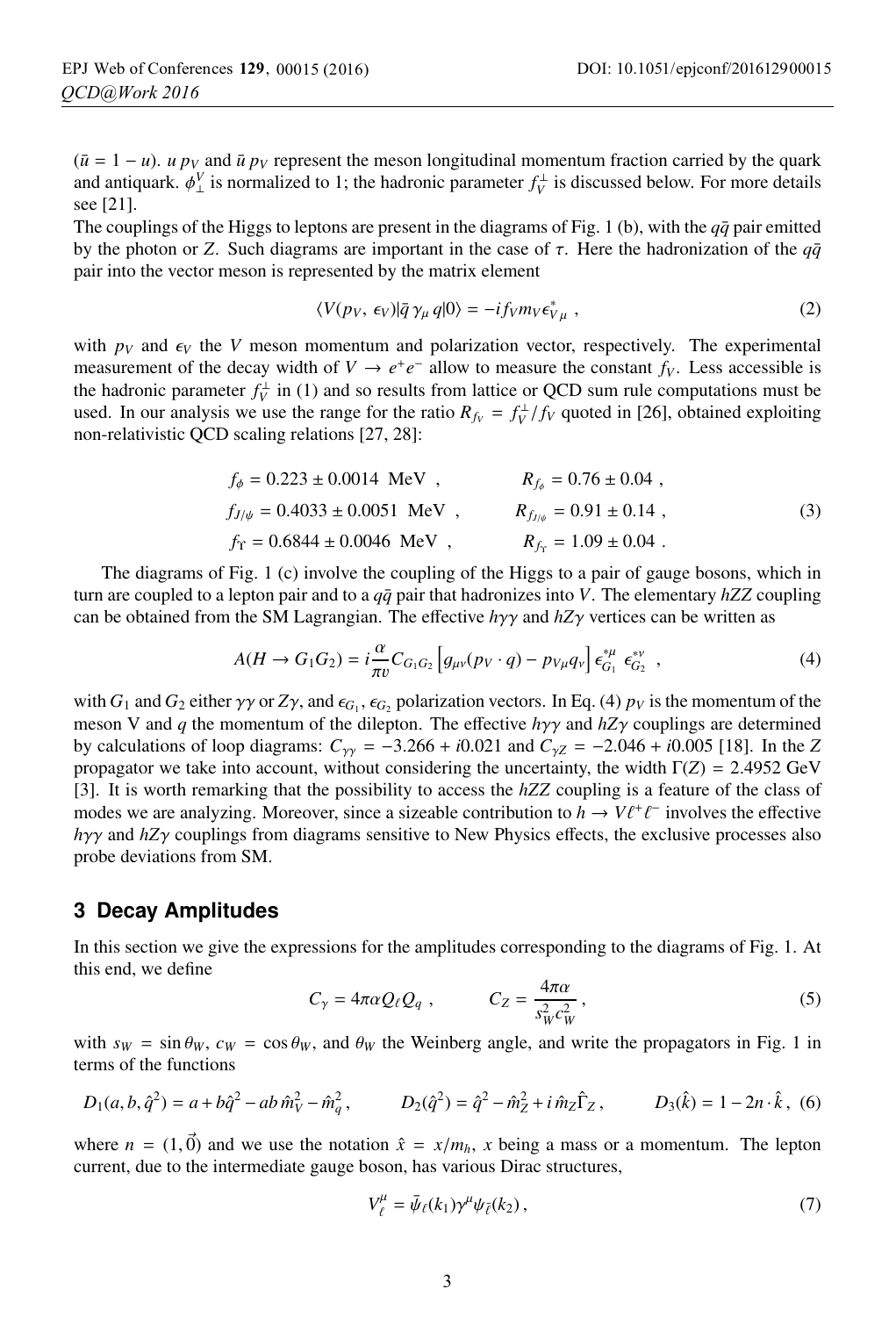for the photon; while for the intermediate *Z* we have

$$
A_{\ell}^{\mu} = \bar{\psi}_{\ell}(k_1) \gamma^{\mu} \gamma_5 \psi_{\bar{\ell}}(k_2), \qquad T_{\ell}^{\mu\nu} = \bar{\psi}_{\ell}(k_1) \gamma^{\mu} \gamma^{\nu} \psi_{\bar{\ell}}(k_2), \qquad \tilde{T}_{\ell}^{\mu\nu} = \bar{\psi}_{\ell}(k_1) \gamma^{\mu} \gamma^{\nu} \gamma_5 \psi_{\bar{\ell}}(k_2). \qquad (8)
$$

We write the SM neutral current coupled to the *Z* boson as

$$
\mathcal{L}_{\mu} = \left( -\frac{ie}{s_W c_W} \right) \left( \Delta_V^f \bar{f} \gamma_{\mu} f + \Delta_A^f \bar{f} \gamma_{\mu} \gamma_5 f \right), \tag{9}
$$

where *f* denotes a fermion, and

$$
\Delta_V^f = \frac{1}{2} \left( T_3^f - 2s_W^2 Q^f \right), \qquad \Delta_A^f = -\frac{1}{2} T_3^f, \qquad (10)
$$

with  $T_3^f$  the third component of the weak isospin and  $Q^f$  the electric charge of *f*. Diagrams in Fig. 1(a) also involve the integrals over the LCDA of the vector meson *V*:

$$
I_1 = I_1(\hat{q}^2) = \int_0^1 du \, \phi_{\perp}^V(u) \left[ \frac{1}{D_1(1 - u, u, \hat{q}^2)} + \frac{1}{D_1(u, 1 - u, \hat{q}^2)} \right],\tag{11}
$$

$$
I_2 = I_2(\hat{q}^2) = \int_0^1 du \, \phi_{\perp}^V(u) \left[ \frac{u}{D_1(1 - u, u, \hat{q}^2)} + \frac{1 - u}{D_1(u, 1 - u, \hat{q}^2)} \right]. \tag{12}
$$

We report the various expressions in correspondence with the diagrams in Fig. 1(a), (b) and (c), considering separately the intermediate photon and *Z* contributions.

• Fig. 1(a), intermediate  $\gamma$ :

$$
A_{(a)}^{\gamma} = C_{(a)}^{\gamma} m_h \epsilon_V^{*\alpha} V_{\ell\mu} \left\{ [n_{\alpha} \hat{p}_V^{\mu} - g_{\alpha}^{\mu} (n \cdot \hat{p}_V)] I_1 - g_{\alpha}^{\mu} \hat{m}_V^2 I_2 \right\}, \quad \text{with} \quad C_{(a)}^{\gamma} = \frac{1}{m_h^2} \frac{\hat{m}_q}{v} C_{\gamma} f_V^{\perp} \frac{1}{\hat{q}^2} \,. \tag{13}
$$

• Fig. 1(a), intermediate *<sup>Z</sup>*:

$$
A_{(a)}^Z = C_{(a)}^Z \epsilon_V^{*\alpha} \left[ \Delta_V^{\ell} V_{\ell\mu} + \Delta_A^{\ell} A_{\ell\mu} \right] \left( g^{\mu\alpha} p_V^{\sigma} - g^{\alpha\sigma} p_V^{\mu} \right) \left[ n_{\sigma} I_1 - \hat{p}_{V\sigma} I_2 \right], \tag{14}
$$

with

$$
C_{(a)}^{Z} = -\frac{1}{m_h^2} \frac{\hat{m}_q}{v} C_Z \frac{1}{D_2(\hat{q}^2)} f_V^{\perp} \Delta_V^q
$$
 (15)

• Fig. 1(b), intermediate  $\gamma$ :

$$
A_{(b)}^{\gamma} = C_{(b)}^{\gamma} \epsilon_{V}^{*\alpha} n^{\mu} \left[ -\frac{1}{D_{3}(\hat{k}_{1})} T_{\ell \mu \alpha} + \frac{1}{D_{3}(\hat{k}_{2})} T_{\ell \alpha \mu} \right], \quad \text{with} \quad C_{(b)}^{\gamma} = \frac{1}{m_{h}^{2}} \frac{\hat{m}_{\ell}}{v} C_{\gamma} \frac{f_{V} m_{V}}{\hat{m}_{V}^{2}}. \quad (16)
$$

• Fig. 1(b), intermediate *<sup>Z</sup>*:

$$
A_{(b)}^Z = C_{(b)}^Z \epsilon_{V\alpha}^* n_\mu \left\{ -\frac{1}{D_3(\hat{k}_1)} \left[ \Delta_V^\ell T_\ell^{\mu\alpha} + \Delta_A^\ell \tilde{T}_\ell^{\mu\alpha} \right] + \frac{1}{D_3(\hat{k}_2)} \left[ \Delta_V^\ell T_\ell^{\alpha\mu} - \Delta_A^\ell \tilde{T}_\ell^{\alpha\mu} \right] \right\} \,,\tag{17}
$$

with

$$
C_{(b)}^{Z} = \frac{1}{m_h^2} \frac{\hat{m}_{\ell}}{v} C_Z \frac{\Delta_V^q}{D_2(\hat{m}_V^2)} f_V m_V \quad . \tag{18}
$$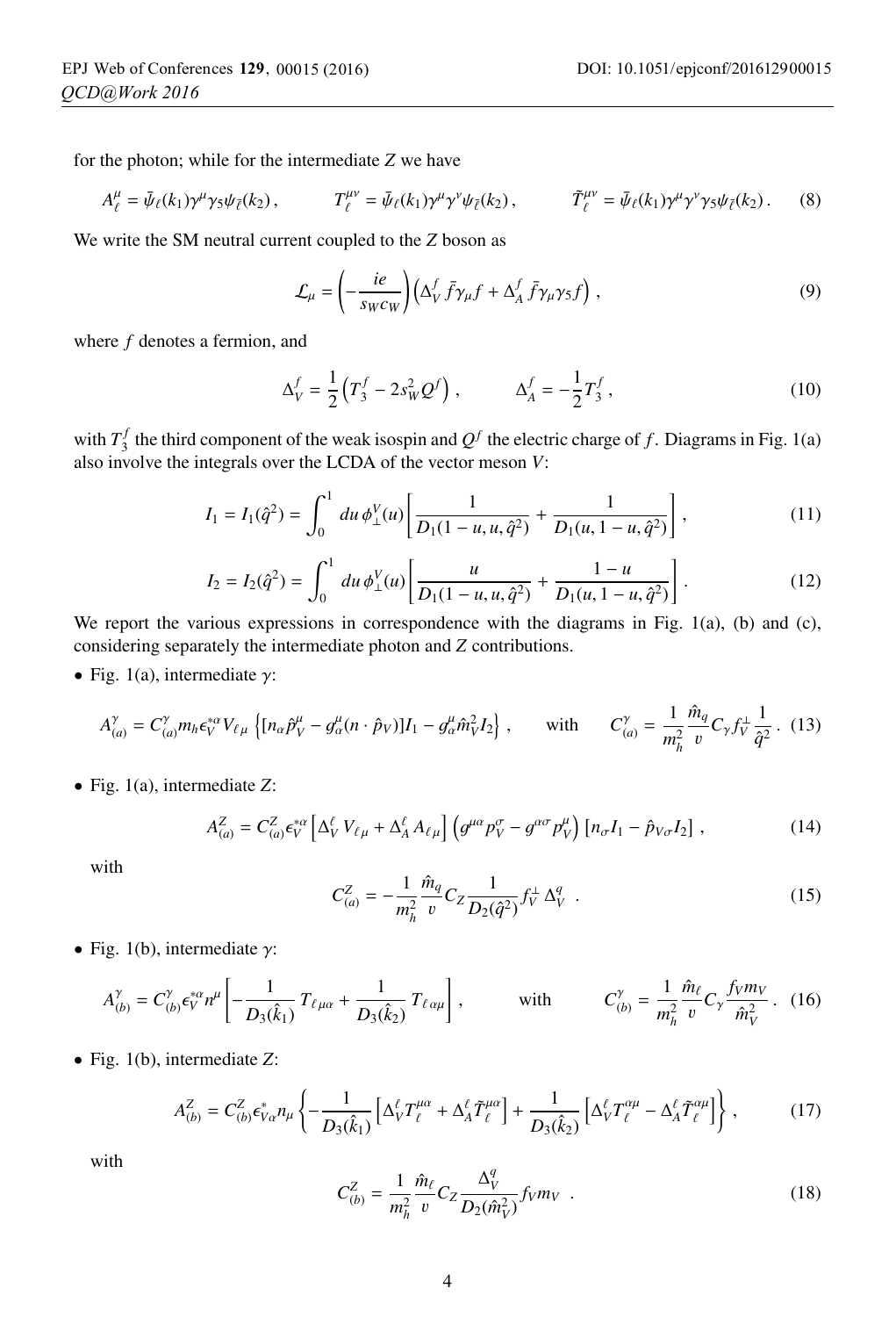• Fig. 1(c), two intermediate photons:

$$
A_{(c)}^{\gamma\gamma} = C_{(c)}^{\gamma\gamma} \epsilon_V^{*\alpha} \left[ g_{\alpha\mu} (q \cdot p_V) - m_h^2 n_\alpha n_\mu \right] V_\ell^\mu, \qquad \text{with} \qquad C_{(c)}^{\gamma\gamma} = \frac{1}{m_h^4} \frac{\alpha}{\pi v} C_{\gamma\gamma} C_\gamma \frac{f_V m_V}{\hat{m}_V^2} \frac{1}{\hat{q}^2} \quad . \tag{19}
$$

• Fig. 1(c), two intermediate *<sup>Z</sup>*:

$$
A_{(c)}^{ZZ} = C_{(c)}^{ZZ} \epsilon_{V\alpha}^* \left( \Delta_V^{\ell} V_{\ell}^{\alpha} + \Delta_A^{\ell} A_{\ell}^{\alpha} \right), \quad \text{with} \quad C_{(c)}^{ZZ} = \frac{1}{m_h^2} \frac{2 \hat{m}_Z^2}{v} C_Z \frac{1}{D_2(\hat{q}^2)} \frac{1}{D_2(\hat{m}_V^2)} \Delta_V^q f_V m_V. \quad (20)
$$

• Fig. 1(c), intermediate  $\gamma Z$ , with  $\gamma$  converting to leptons:

$$
A_{(c)}^{\gamma Z} = C_{(c)}^{\gamma Z} \epsilon_v^{* \alpha} [g_{\alpha \mu} (q \cdot p_V) - m_h^2 n_{\alpha} n_{\mu}] V_{\ell}^{\mu} , \quad \text{with} \quad C_{(c)}^{\gamma Z} = \frac{1}{m_h^4} \frac{\alpha}{\pi v} C_{\gamma Z} \frac{4 \pi \alpha Q_{\ell}}{s_W c_W} \frac{1}{\hat{q}^2} \frac{\Delta_V^q}{D_2(\hat{m}_V^2)} f_V m_V .
$$
\n(21)

• Fig. 1(c), intermediate  $Z\gamma$ , with *Z* converting to leptons:

$$
A_{(c)}^{Z\gamma} = C_{(c)}^{Z\gamma} \epsilon_V^{*\alpha} [g_{\alpha\mu}(q \cdot p_V) - m_h^2 n_\alpha n_\mu] \left( \Delta_V^\ell V_\ell^\mu + \Delta_A^\ell A_\ell^\mu \right), \qquad (22)
$$

with

$$
C_{(c)}^{Z\gamma} = \frac{1}{m_h^4} \frac{\alpha}{\pi v} C_{\gamma Z} \frac{4\pi \alpha Q_q}{s_W c_W} \frac{1}{\hat{m}_V^2} \frac{1}{D_2(\hat{q}^2)} f_V m_V \quad . \tag{23}
$$

The effective couplings  $C_{\gamma\gamma}$  and  $C_{\gamma Z}$  are defined through Eq. (4).

#### **4 Numerical Analysis**

Starting from the expressions obtained in the previous section we are able to compute the widths of the Higgs into the final states. But to calculate the branching fractions is necessary to get rid of the poorly known Higgs full width. One possibility is to use the expression [18]

$$
\mathcal{B}(h \to V\ell^+\ell^-) = \frac{\Gamma(h \to V\ell^+\ell^-)}{\Gamma(h \to \gamma\gamma)} \mathcal{B}(h \to \gamma\gamma)_{exp}
$$
(24)

which employs the computed widths  $\Gamma(h \to V\ell^+\ell^-)$  and  $\Gamma(h \to \gamma\gamma) = (\alpha^2/(64\pi^3 v^2)) |C_{\gamma\gamma}|^2 m_h^3$  combined with the measurement  $\mathcal{B}(h \to \gamma \gamma)_{exp} = (2.28 \pm 0.11) \times 10^{-3}$  [29]. We obtain

$$
\mathcal{B}(h \to \phi \mu^+ \mu^-) = (7.93 \pm 0.39) \times 10^{-8} \qquad \mathcal{B}(h \to \phi \tau^+ \tau^-) = (2.35 \pm 0.12) \times 10^{-6}
$$
  
\n
$$
\mathcal{B}(h \to J/\psi \mu^+ \mu^-) = (9.10 \pm 0.50) \times 10^{-8} \qquad \mathcal{B}(h \to J/\psi \tau^+ \tau^-) = (1.82 \pm 0.10) \times 10^{-6} \quad (25)
$$
  
\n
$$
\mathcal{B}(h \to \Upsilon \mu^+ \mu^-) = (5.60 \pm 0.37) \times 10^{-7} \qquad \mathcal{B}(h \to \Upsilon \tau^+ \tau^-) = (5.66 \pm 0.29) \times 10^{-7}.
$$

The errors in the branching ratios take into account the uncertainties on the LCDA parameters (cfr [21]), on the decay constants  $f_V$  and on the ratios  $R_f$  in Eqs. (3), and the error on  $\mathcal{B}(h \to \gamma \gamma)_{exp}$ . The largest contribution to the uncertainties on the branching ratios is due to the uncertainty on  $\mathcal{B}(h \to$  $\gamma\gamma$ )<sub>exp</sub> amounting to 50 − 60% of the total error. The uncertainty on  $R_{fv}$  constitutes 20 − 30% of the total error.

The larger rates in Eq. (25) are predicted for modes with  $\tau$  pairs,  $h \to \phi \tau^+ \tau^-$  and  $h \to J/\psi \tau^+ \tau^-$ . Due to the smaller coupling, the processes with muons have rates suppressed by a factor 30 and 20, respectively; however, the higher experimental identification efficiency should cancel this suppression.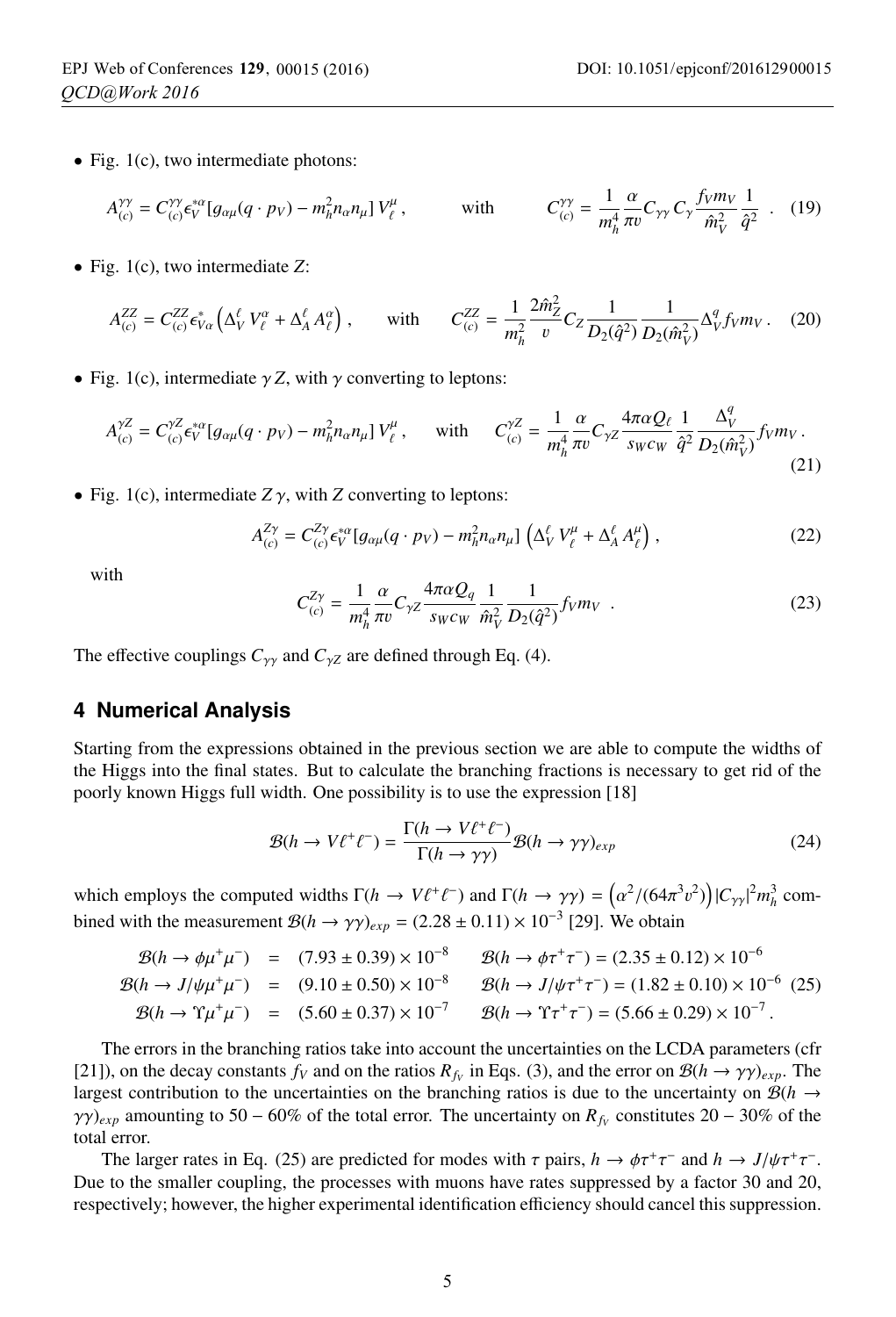

Figure 2. The decay distributions  $(1/\Gamma)d\Gamma(h \to V\ell^+\ell^-)/d\hat{q}^2$ , with  $\hat{q}^2 = q^2/m_h^2$  and  $q^2$  the dilepton mass squared.

In the case of  $\Upsilon$ , the branching ratios with  $\tau^+\tau^-$  and  $\mu^+\mu^-$  are similar. This is an effect of the dominance of the diagram with two intermediate *Z*, Fig. 1 (c), and with coincident contributions. For the  $h \to \gamma \mu^+ \mu^-$  the next most relevant diagram is the one with the Higgs coupled to quarks, Fig. 1 (a), and it gives contribution very similar to the one coming from the diagram with the Higgs coupled to leptons, Fig. 1 (b), which has the same role for the  $h \to \Upsilon \tau^+ \tau^-$  mode.

A comparison with the branching ratios of two body modes is in order. In [18] the authors found  $\mathcal{B}(h \to \phi \gamma) = (2.31 \pm 0.11) \times 10^{-6}$  and  $\mathcal{B}(h \to J/\psi \gamma) = (2.95 \pm 0.17) \times 10^{-6}$ , while  $\mathcal{B}(h \to \gamma \gamma)$  is  $O(10^{-9})$ . For the *h* → *VZ* modes,  $\mathcal{B}(h \to \phi Z) \simeq \mathcal{B}(h \to J/\psi Z) = 2.2 \times 10^{-6}$  are expected in SM [17].

In Fig. 2 the decay distributions are plotted in the normalized dilepton mass squared  $\hat{q}^2 = q^2/m_h^2$ .<br>
a studied modes, with the exception of  $h \to dr^+ \tau^-$  and  $h \to I/\psi \tau^+ \tau^-$  are dominated by the virtual The studied modes, with the exception of  $h \to \phi \tau^+ \tau^-$  and  $h \to J/\psi \tau^+ \tau^-$ , are dominated by the virtual photon and *Z* contributions in Fig. 1 (c). In the  $h \to \phi \tau^+ \tau^-$  and  $h \to J/\psi \tau^+ \tau^-$  the  $\hat{q}^2$ -distributions show a small *Z* peak and increase with  $\hat{q}^2$ : an effect of the diagrams with the Higgs coupled to the leptons.

For all the modes the forward-backward lepton asymmetry is very small in the whole range of  $\hat{q}^2$ .

In Fig. 3, the  $F_L(\hat{q}^2) = (d\Gamma_L(h \to V\ell^+\ell^-)/d\hat{q}^2) / (d\Gamma(h \to V\ell^+\ell^-)/d\hat{q}^2)$  distributions of the frac-<br>of longitudinally polarised vector meson are depicted  $F_L \approx 1$  at the Z mass for the modes with tion of longitudinally polarised vector meson are depicted.  $F_L \approx 1$  at the *Z* mass for the modes with muons in the final state. For the  $\phi \tau^+ \tau^-$  and  $J/\psi \tau^+ \tau^-$  one can see a narrow peaks in  $F_L$  for  $\hat{q}^2 = m_Z^2/m_h^2$ , all the other cases present a smooth  $\hat{\sigma}^2$  dependence. It is quite simple to modify the diagram all the other cases present a smooth  $\hat{q}^2$  dependence. It is quite simple to modify the diagrams in Fig.1 to be able to study the  $h \to Vv\bar{v}$  decay widths. Our predictions are the following

$$
\mathcal{B}(h \to \phi v \bar{v}) = (1.50 \pm 0.075) \times 10^{-7}, \n\mathcal{B}(h \to J/\psi v \bar{v}) = (1.54 \pm 0.085) \times 10^{-7}, \n\mathcal{B}(h \to \Upsilon v \bar{v}) = (1.52 \pm 0.08) \times 10^{-6},
$$
\n(26)

with a factor 3 included to account for the neutrino species. The measurements of these decay modes are particularly challenging.

Finally, it is interesting to look at the implications on the processes we have studied of possible lepton flavour violating transition  $h \to \tau \mu$ . The  $h \to \tau \mu$  process has been studied at LHC: for such a mode the CMS Collaboration has published  $\mathcal{B}(h \to \tau\mu) = \left(0.84^{+0.39}_{-0.37}\right) \times 10^{-2}$  together with the upper<br>hound  $\mathcal{B}(h \to \tau\mu) \le 1.51 \times 10^{-2}$  at 05%. CL [20] while the ATLAS Collaboration guates the hound bound  $\mathcal{B}(h \to \tau \mu) < 1.51 \times 10^{-2}$  at 95% CL [30], while the ATLAS Collaboration quotes the bound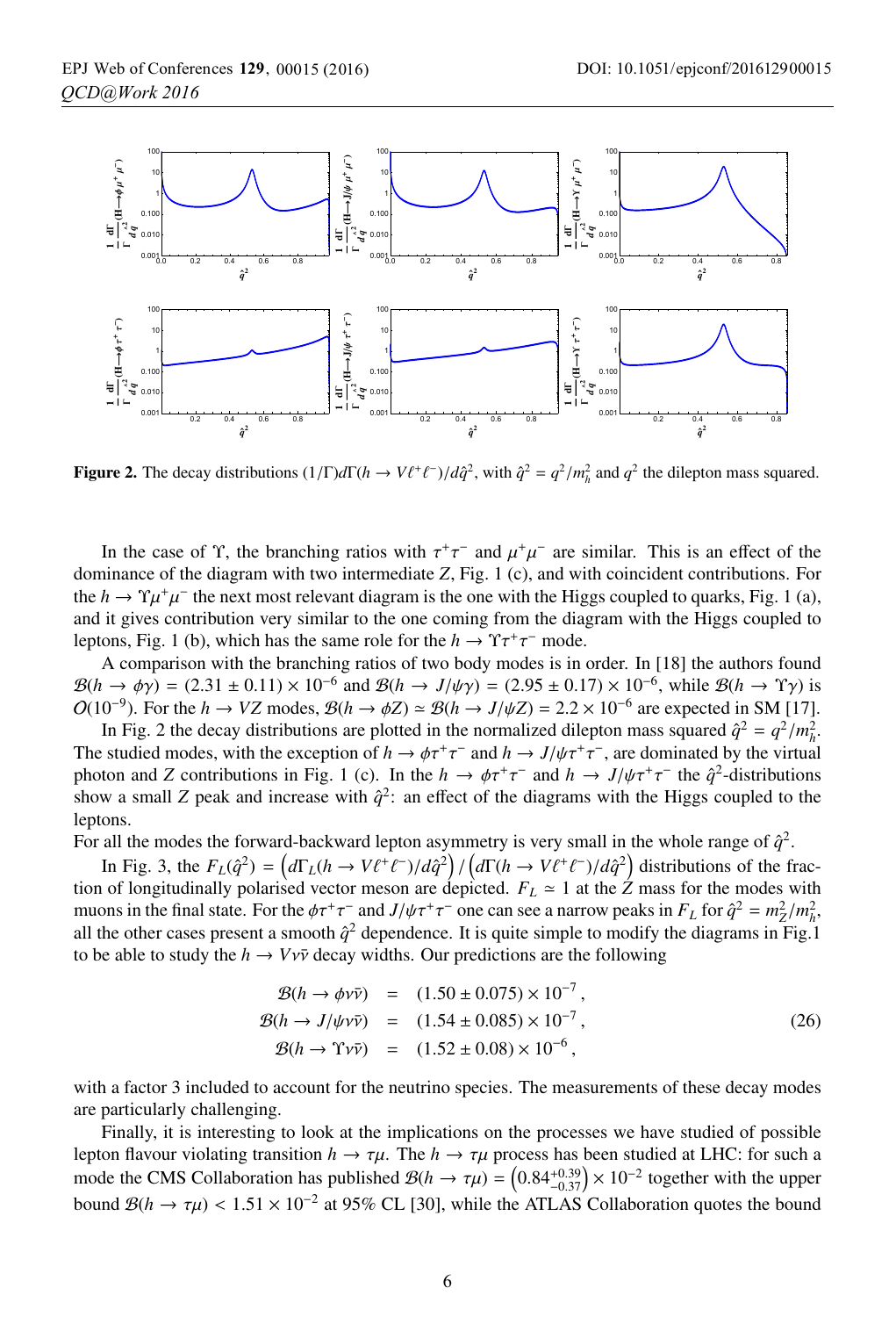

**Figure 3.** Fraction  $F<sub>L</sub>(\hat{q}^2)$  of longitudinally polarized meson.



Figure 4. Distributions  $d\mathcal{B}(h \to V\tau^+\mu^-)/d\hat{q}^2$  obtained in correspondence to the CMS result for  $\mathcal{B}(h \to \tau^+\mu^-)$ [30]. The light shaded area corresponds to the ATLAS bound in [31].

 $B(h \to \tau \mu) < 1.85 \times 10^{-2}$  at 95% CL [31]. By using the CMS results, the effective coupling,  $\kappa_{h\tau\mu}$ , can be extracted  $\kappa_{h\tau\mu} = (2.6 \pm 0.6) \times 10^{-3}$ , considering the uncertainties on  $\mathcal{B}(h \to \tau^+\mu^-)$  and  $\mathcal{B}(h \to \gamma\gamma)$ . The ATLAS upper bound, instead, implies  $\kappa_{h\tau\mu}$  < 3.9 × 10<sup>-3</sup>. For these values, the *h* →  $V\tau^+\mu^$ branching fractions and their upper bounds can be computed from the diagrams in Fig. 1 (b):

$$
\mathcal{B}(h \to \phi \tau^+ \mu^-) = (3.2 \pm 1.5) \times 10^{-7} \ (\le 6.9 \times 10^{-7}), \n\mathcal{B}(h \to J/\psi \tau^+ \mu^-) = (2.4 \pm 1.1) \times 10^{-7} \ (\le 5.2 \times 10^{-7}), \n\mathcal{B}(h \to \Upsilon \tau^+ \mu^-) = (7.2 \pm 3.4) \times 10^{-9} \ (\le 1.6 \times 10^{-8}).
$$
\n(27)

As one can see by looking at Fig. 4, all the decay distributions have an enhancement at large  $q^2$ .

## **5 Conclusions**

For the exclusive decay modes  $h \to V\ell^+\ell^-$  the obtained branching ratios are in the range  $10^{-8} \div 10^{-6}$  in<br>SM, of the same order of magnitude of  $h \to \infty$ ,  $h \to \infty$ ,  $h \to (\phi, L/\psi)Z$ . The largest rate is predicted SM, of the same order of magnitude of  $h \to \phi \gamma$ ,  $h \to \gamma \gamma$ ,  $h \to (\phi, J/\psi)Z$ . The largest rate is predicted<br>for  $h \to \phi \tau^+ \tau^-$ . The branching ratios of the neutrino modes have been calculated. We have also for  $h \to \phi \tau^+ \tau^-$ . The branching ratios of the neutrino modes have been calculated. We have also studied the lepton flavour-changing process  $h \to V \tau \mu$  by using the CMS and ATLAS experimental results on the  $h \to \tau \mu$  process.